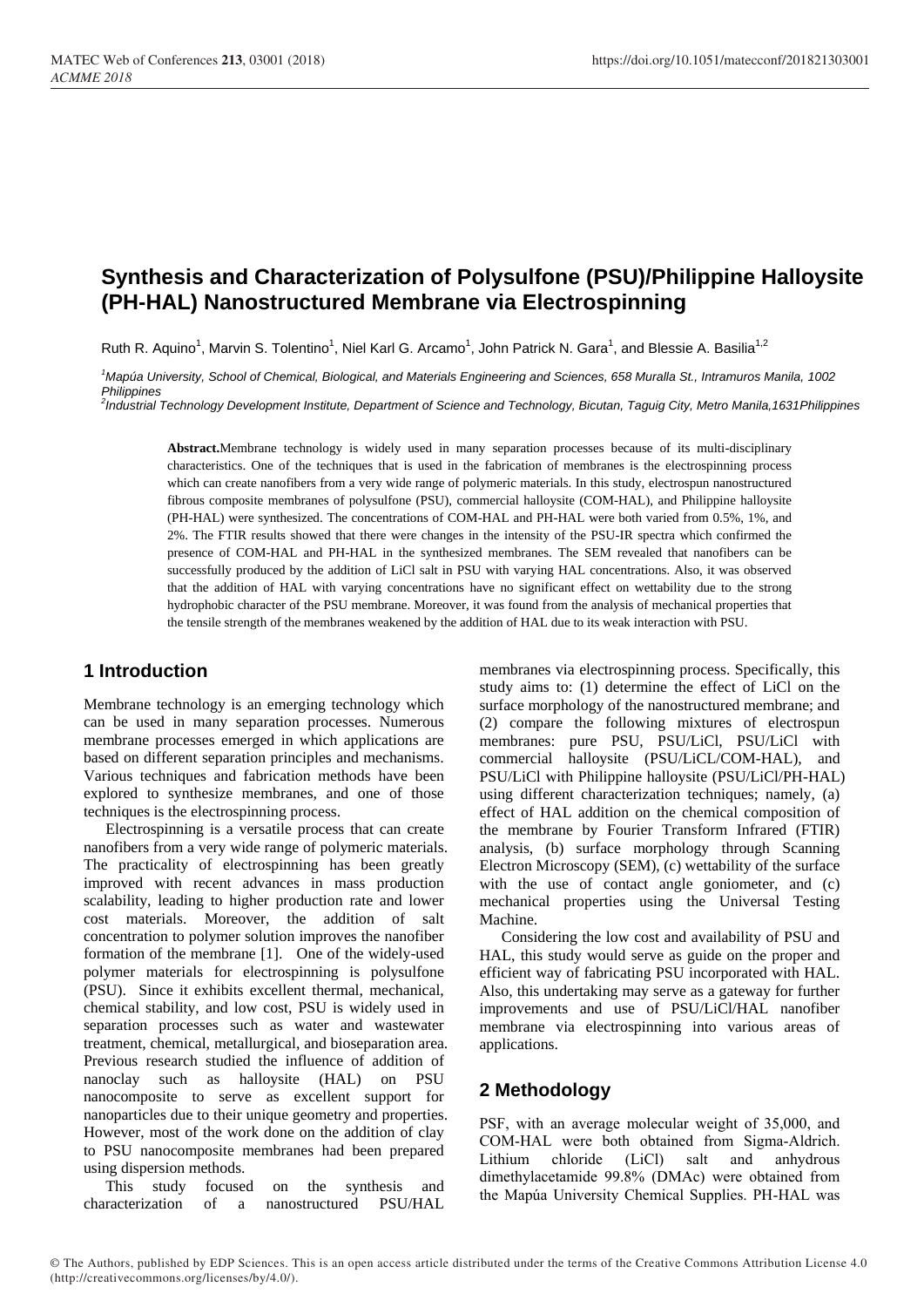obtained from the Department of Science and Technology of the Philippines. The electrospinning procedure was partly based on methodology of Chang and Lin (2009) [1]. PSU mixtures were prepared at different compositions; specifically, pure PSU, PSU/LiCl, PSU/LiCl with varying concentrations of COM-HAL (0.5%, 1% and 2%), and PSU/LiCl with varying concentrations of PH-HAL (0.5%, 1% and 2%). 40 g of each polymer solution was prepared and stirred at 60 °C for 6 h. Initially, the solvent was prepared in a media bottle and preheated by submerging it in a water bath at 60 °C for 15 mins prior to dissolving the solutes. The flow rate of the solution and the voltage was set to 1.0 mL h-1 and 25 kV, respectively. The tip-to-collector

distance was set to 15 cm. The equipment used to detect the chemical components and functional groups of the membranes was PerkinElmer Spectrum 100 FT-IR Spectrometer. The electrospun membranes were subjected to SEC Mini-SEM SNE-3200M micrograph analysis with 10 kV accelerating voltage for the comparison of surface morphologies. Moreover, 25 fiber diameters were measured using ImageJ ver. 1.50i software to calculate the average fiber diameter. Also, contact angle goniometer was used to determine the wettability of the membranes. The mechanical properties of the membranes were determined using Instron 3225 Single Column UTM.



**Figure 1.**a.) IR spectrum of thesynthesized PSU/COM-HAL membranesandb.) expected PSU/HAL membrane IRspectrum.

### **3 Results and discussion**

#### **3.1 Effect of HAL on chemical composition of the membranes**

Based on the results of FTIR analysis (Figure 1.a.), the IR spectra of PSU and PSU/COM-HAL at different concentrations of COM-HAL were observed. For pure PSU, band peaks of the different functional groups present were determined having the following wavenumbers: 1013 cm<sup>-1</sup> and 1103 cm<sup>-1</sup> (aromatic C-H in-plane bend);  $1148 \text{ cm}^{-1}$  and  $1171 \text{ cm}^{-1}$  (O=S=O symmetrical stretch); 1239 cm<sup>-1</sup> (C-O-C symmetrical stretch); 1292 cm<sup>-1</sup> and 1322 cm<sup>-1</sup> (O=S=O symmetrical stretch); 1488 cm<sup>-1</sup> and 1586 cm<sup>-1</sup> (C=C-C aromatic ring stretch);  $2966$  cm<sup>-1</sup> (methyl C-H asymmetrical/symmetrical stretch).The band peaks in the IR spectra of PSU were all evident which confirmed the presence of PSU in the membrane. Moreover, the HAL IR spectra were also observed in accordance to the FTIR analysis by Bordeepong et al. (2011) [2]. The similarity between the obtained IR spectra for PSU/COM-HAL (Figure 1.a) and the expected IR spectrum for PSU/HAL (Figure 1.b) confirmed the interaction between PSU and HAL.

#### **3.2 Effect of LiCl and HAL to the membrane surface morphology**

Figure 2.b illustrates the SEM image of the electrospun PSU with the addition of LiCl, and as observed smooth

fibers without beads and uniform fibers were produced as compared with pure PSU (Figure 2.a).

The obtained results confirmed that the addition of salt improved the conductivity of polymer solution which helps fiber formation significantly [1], but as observed, it also resulted to the decrease in the average fiber diameter from 697.37  $\pm$  193.20 nm for pure PSU to 372.72  $\pm$ 130.50 nm for PSU/LiCl (Figure 3).

With regards to the addition of HAL to PSU/LiCl, curvy fibers with slight spindle-like bead can be observed with 0.5% COM-HAL (Figure 2.c) with an average fiber diameter of  $521.78 \pm 166.14$  nm. Further increase in COM-HAL concentration (1% and 2%) showed no significant changes in the surface morphologies (Figures 2.d and 2.e), but it can be seen that the average fiber diameter somehow increases (Figure 3). For the addition of PH-HAL to PSU/LiCl, 0.5% and 1% concentrations resulted to the formation of spindle-like bead and beadon-string morphologies (Figures 2.f and 2.g) with an average fiber diameter of  $403.38 \pm 99.000$  nm. It can be seen in Figure 3, an increasing trend can also be observed for the average fiber diameter as the concentration of PH-HAL increases.

The SEM micrographs revealed that the average fiber diameter decreased significantly with the addition of LiCl to PSU membrane. Conversely, the incorporation of COM-HAL and PH-HAL on the membrane increased the average fiber diameter.

#### **3.3 Effect of HAL to the wettability of the membrane**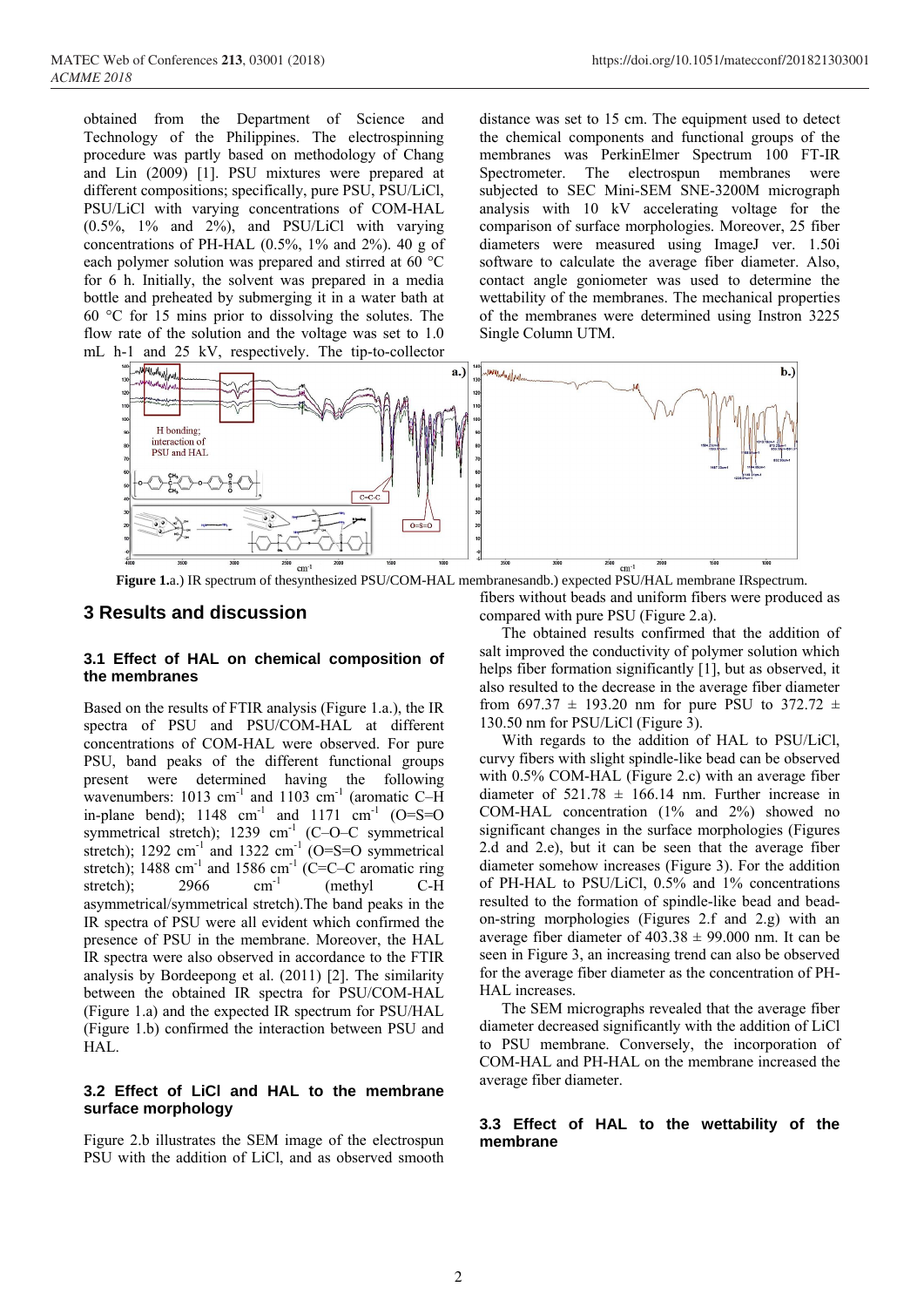

**Figure 2.** SEM micrographs of the electrospun membranes: a.) pure PSU; b.) PSU/LiCl; PSU/LiCl/COM-HAL at c.) 0.5%, d.) 1%, and e.) 2% COM-HAL concentrations; and PSU/LiCl/PH-HAL at f.) 0.5%, g.) 1%, and h.) 2% PH-HAL concentrations.



The contact angle of water on pure PSU was approximately  $142 \pm 2.94^{\circ}$  which is in good agreement with the strong hydrophobic nature of PSU. Based on the contact angle measurements of water on the electrospun membranes, the addition of LiCl and HAL had no significant effect on the wettability of the membranes (Figure 4). The statistical analysis that was conducted, wherein p-value was greater than the significance level, also showed that hydrophobicity of the composite membranes was not affected by the incorporation of HAL. Although HAL is hydrophilic in nature, the increasing HAL content caused the surface of the nanofiber membranes to become rougher, which led to the decrease of the interfacial tension and surface energy [3]. Thus, the contact angle measurements lie within the range of each other.

#### **3.4Effect of HAL to the mechanical properties of the membranes**

As shown in Figure 5.a, increasing the concentration of PH-HAL decreases the tensile strength of the composite membrane. This is due to the weak interaction between PSU and HAL. The phenomenon was observed in the study of Peng et al. (2009) [4] in which they stated that the addition of nanoclay to the nanocomposites loss of tensile strength is due to the decreasing uniaxial orientation. Similar effect can be also observed with the addition of COM-HAL. Although there is a sudden increase in the tensile strength at 1% COM-HAL, the statistical analysis resulted to a p-value greater than the significance level suggesting that the addition of COM-HAL and PH-HAL had no significant effect to the tensile strength of the membranes. Moreover, it can be seen on the graph (Figure 5.b) that the addition of PH-HAL increased the maximum strain of the membrane as compared to the effect of adding COM-HAL. For the modulus (Figure 5.c), the incorporation of LiCl had no effect, but the values decreases with the addition of both COM-HAL and PH-HAL (0.5% and 2%). A sudden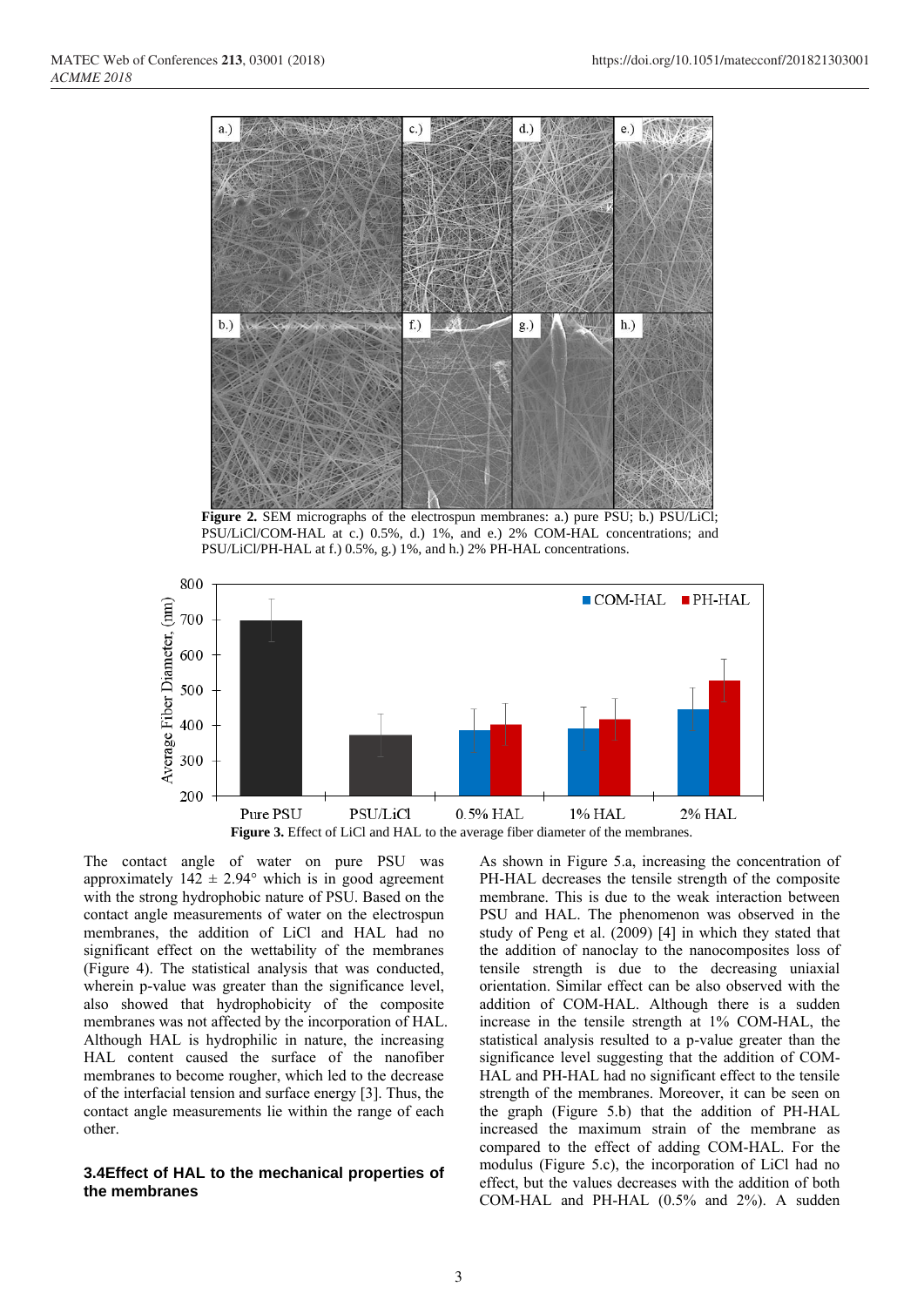increase that can be observed at 1% concentration was due to the poor dispersion of the clay to the composite films resulting to high modulus. Considering the maximum tensile extension (Figure 5.d), the values increases with the concentration of COM-HAL, but no specific trend can be seen with the addition of PH-HAL. In general, decrease in the mechanical properties can be observed due to the effect of increasing HAL content

which weakened the membrane; thus, decreasing the tensile strength [5]. However, upon statistical treatment of the data gathered, the p-values were found to be large and greater than the significance level which suggest that the addition of COM-HAL and PH-HAL at the concentrations used had no significant effect on the PSU membrane.



**Figure 5.** Mechanical properties of the electrospun membranes: a.) Tensile Strength, b.) Tensile Strain, c.) Modulus, and d.) Maximum Tensile Extension.

## **4 Conclusion**

The researchers were able to synthesize nanofibrous membranes of PSU which contains COM-HAL and PH-HAL by electrospinning technique. It was observed form the SEM micrograph that the addition of LiCl salt produced bead free nanofibers with reduced average fiber diameters. The FTIR analysis verified the hydrogen bonding interaction of PSU and HAL with changing band peaks intensities from  $3600 \text{ cm}^{-1}$  to  $3900 \text{ cm}^{-1}$ . The addition of HAL on the membrane had no significant effect on the wettability of PSU. The composite

membranes produced were evidently remained hydrophobic even with the incorporation of hydrophilic HAL. Also, the addition of COM-HAL and PH-HAL to the membrane decreased its mechanical strength. That is due to the exfoliation of the clay which optimized the number of available reinforcing elements; thus, increasing the matrix rigidity while often decreasing its fracture toughness [5]. However, the statistical analysis suggested that there was no significant difference in the values.